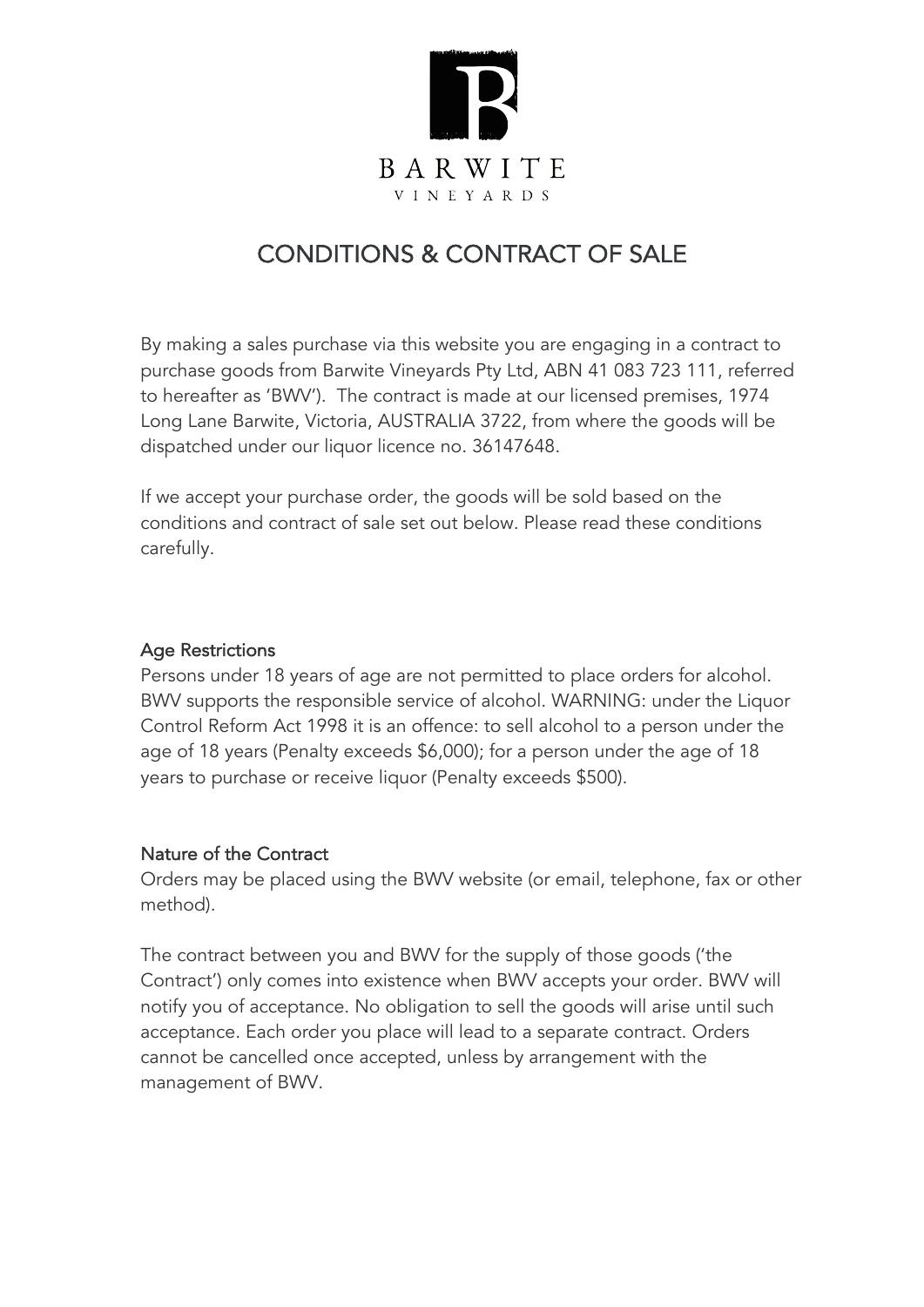## **Delivery**

BWV will not be obliged to continue to deliver goods to you if your delivery address is not in our designated delivery area.

The goods will not be delivered to persons under the age of eighteen (18) years. BWV may request that the person who receives the goods provide satisfactory evidence of proof of age. BWV will refuse to deliver the goods if the person receiving the goods is unable or unwilling to provide evidence of proof of age.

BWV is required by law to give written instructions to the person responsible for delivery of the liquor, requiring that the liquor be delivered:

*to the adult person who placed the order, or to another adult person at those premises who undertakes to accept it on behalf of the person who placed the order, or if delivery takes place on a day following the placing of an order, in accordance with the customer's instructions but always to a person over the age of 18 years.*

Anyone at the nominated delivery address who receives the goods shall be presumed by BWV to be authorised to receive the goods.

While BWV will use all reasonable endeavours to deliver by any requested or agreed date, it does not guarantee delivery on that date and is not liable for any loss resulting from late delivery.

## Risk and Title

Risk and title in the goods passes to you upon delivery of the goods to the nominated Delivery Address.

## **Price**

BWV's prices are subject to variation – the price payable for the goods is the price applicable on the date when BWV confirms your order.

The quoted product price does not include the delivery and handling fee (if applicable) in respect of each order. The total amount payable is the price for each of the goods, together with the applicable delivery and handling fee.

## Payment

You must pay for the goods before we will dispatch your order. You may use your credit card (MasterCard, Visa, American Express). Payment by cheque or cash will only be accepted at BWV's discretion. BWV will also accept manual payments by way of direct debit.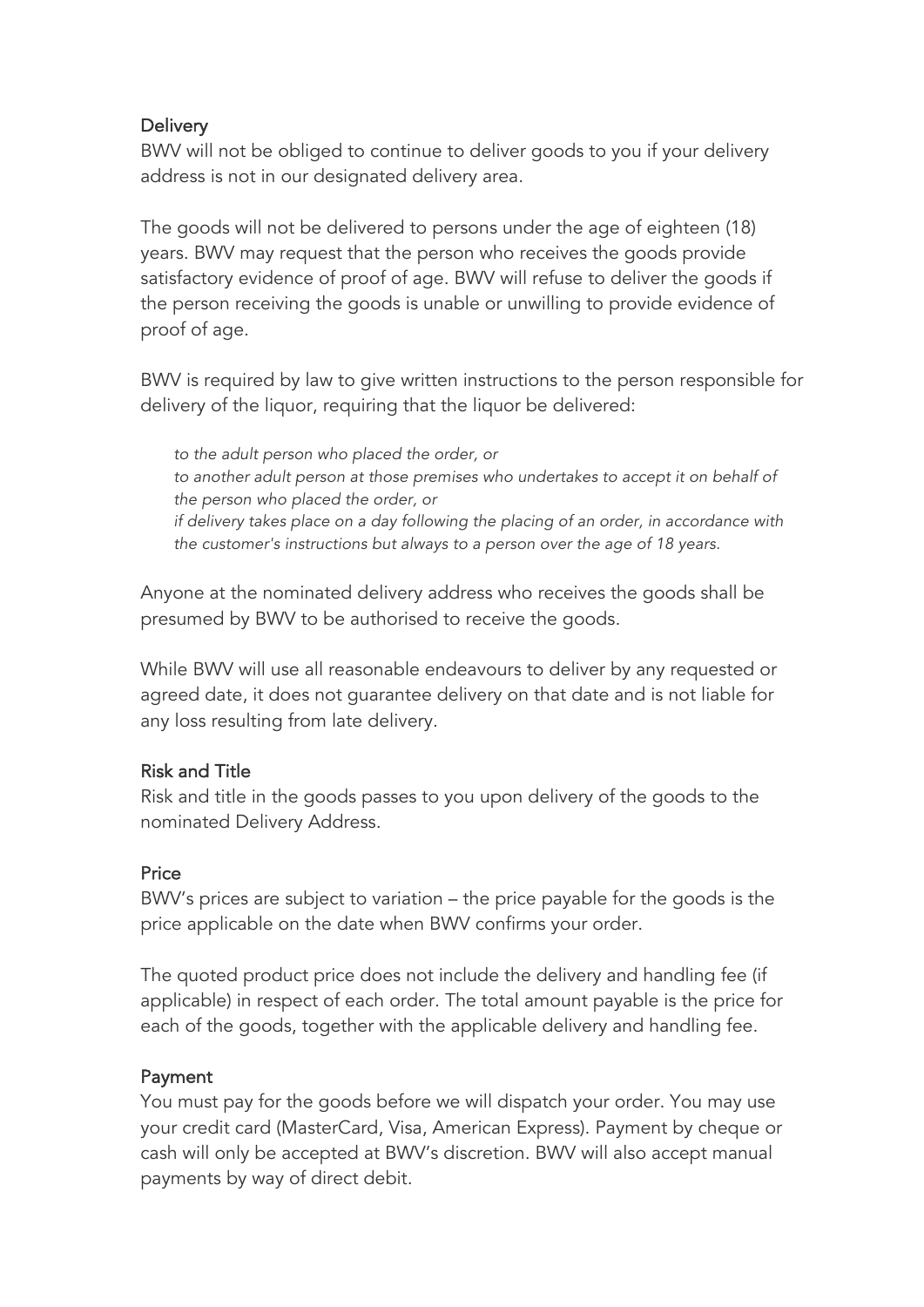## Limitation of Liability

Nothing in this Contract is to be interpreted as having the effect of excluding, restricting or modifying any condition or warranty, or right or liability implied by any applicable legislation into the arrangement between BWV and you, if such exclusion, restriction or modification would be void or prohibited by the legislation.

To the extent that BWV breaches any condition or warranty implied into the arrangement between BWV and you and which cannot be excluded or modified, BWV's liability is limited to, at BWV's discretion, either:

- (i) replacement of the goods or supply of equivalent goods;
- (ii) payment of the cost of replacing the goods or acquiring equivalent goods;

and in the case of services, to:

- (i) supply of the services again; or
- (ii) (ii) payment of the cost of having the services supplied again.

Subject to the foregoing, BWV is not liable to you (or to any third party claiming through you) for, and you release BWV from, any loss, liability, damage, expense or cost whatsoever and includes (without limitation) indirect or consequential loss or damage, loss of profits or business opportunity, and damage to equipment or property ('Loss') caused by any act or omission of BWV, its employees or agent, and whether based on negligence or another tort, contract or otherwise.

## **Amendments**

BWV may add to, delete, or otherwise change any of the terms of this Contract. BWV will notify you of any substantial changes to these terms & conditions. Your use of the BWV service after notice will constitute your deemed acceptance of such changes.

## **Termination**

BWV may terminate this Contract at any time by delivering notice or by sending you a system message advising that your shopping privileges have been removed. Termination of this Contract shall be effective the day notice is received or such later date as specified in the notice.

## **Notices**

BWV may give notice to you by electronic mail or by regular mail to your address contained in the registration or other information provided by you.